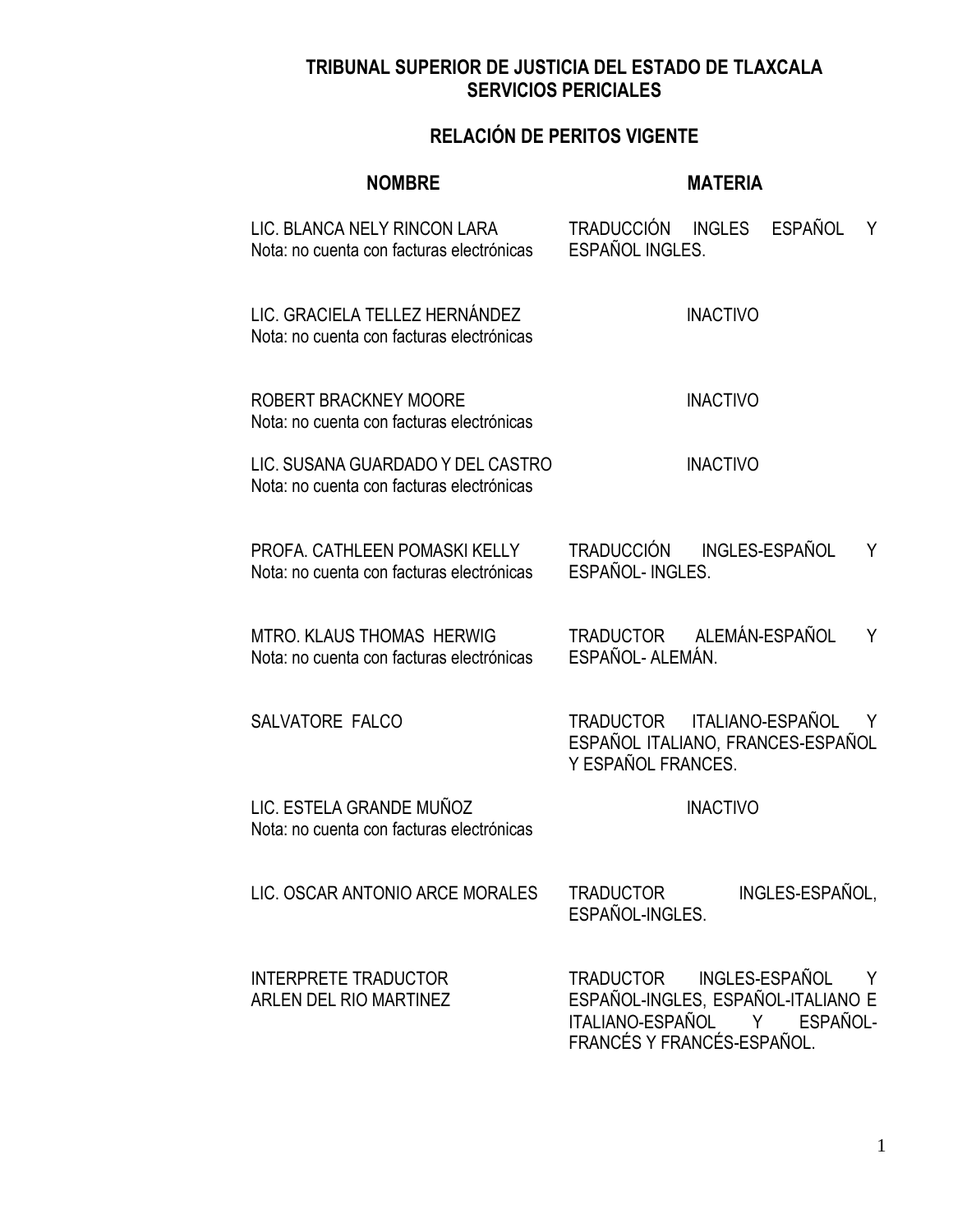| <b>NOMBRE</b>                                                                 | <b>MATERIA</b>                                                                                 |
|-------------------------------------------------------------------------------|------------------------------------------------------------------------------------------------|
| LIC. REFUGIO NAVA NAVA<br>Nota: no cuenta con facturas electrónicas           | <b>INACTIVO</b>                                                                                |
| LIC. ALFONSO HERNÁNDEZ CERVANTES<br>Nota: no cuenta con facturas electrónicas | <b>INACTIVO</b>                                                                                |
| <b>VILLARREAL</b>                                                             | MTRO. MANUEL ANGEL MOCTEZUMA TRADUCTOR PRACTICO E INTERPRETE<br>DE INGLÉS A ESPAÑOL.           |
| GONZÁLEZ                                                                      | MTRA. BERENICE IXCHEL MARTÍNEZ TRADUCTOR INGLES, FRANCES Y<br>ALEMÁN.                          |
| <b>ROMERO MORALES</b>                                                         | LIC. EN EDUCACIÓN ESPECIAL SAYURI INTERPRETE EN LENGUA DE SEÑAS<br><b>MEXICANAS.</b>           |
| LIC. RICARDO EULALIO PÉREZ ZÁRATE GRAFOLOGÍA.                                 |                                                                                                |
| LIC. JOSE ANTONIO XOCHIPA GARCIA                                              | DOCUMENTOSCOPÍA, GRAFOSCOPÍA,<br>CALIGRAFIA, DACTILOSCOPÍA Y<br><b>GRAFOLOGÍA JUDICIAL.</b>    |
| DR. JOSÉ JAVIER SÁNCHEZ CUELLAR                                               | <b>INACTIVO</b>                                                                                |
|                                                                               | LIC. RUBEN RAFAEL RAMIREZ JIMÉNEZ GRAFOSCOPÍA, DOCUMENTOSCOPÍA,<br>DACTILOSCOPÍA Y CALIGRAFÍA. |
| LIC. NANCY JIMÉNEZ LUZÁN                                                      | CRIMINALÍSTICA, DACTILOSCOPÍA,<br>GRAFOSCOPÍA Y GRAFOLOGÍA.                                    |
| LIC. MARÍA DE SAN JUAN DE LOS<br>ÁNGELES GOMEZ HERNÁNDEZ                      | GRAFOLOGÍA Y GRAFOSCOPÍA                                                                       |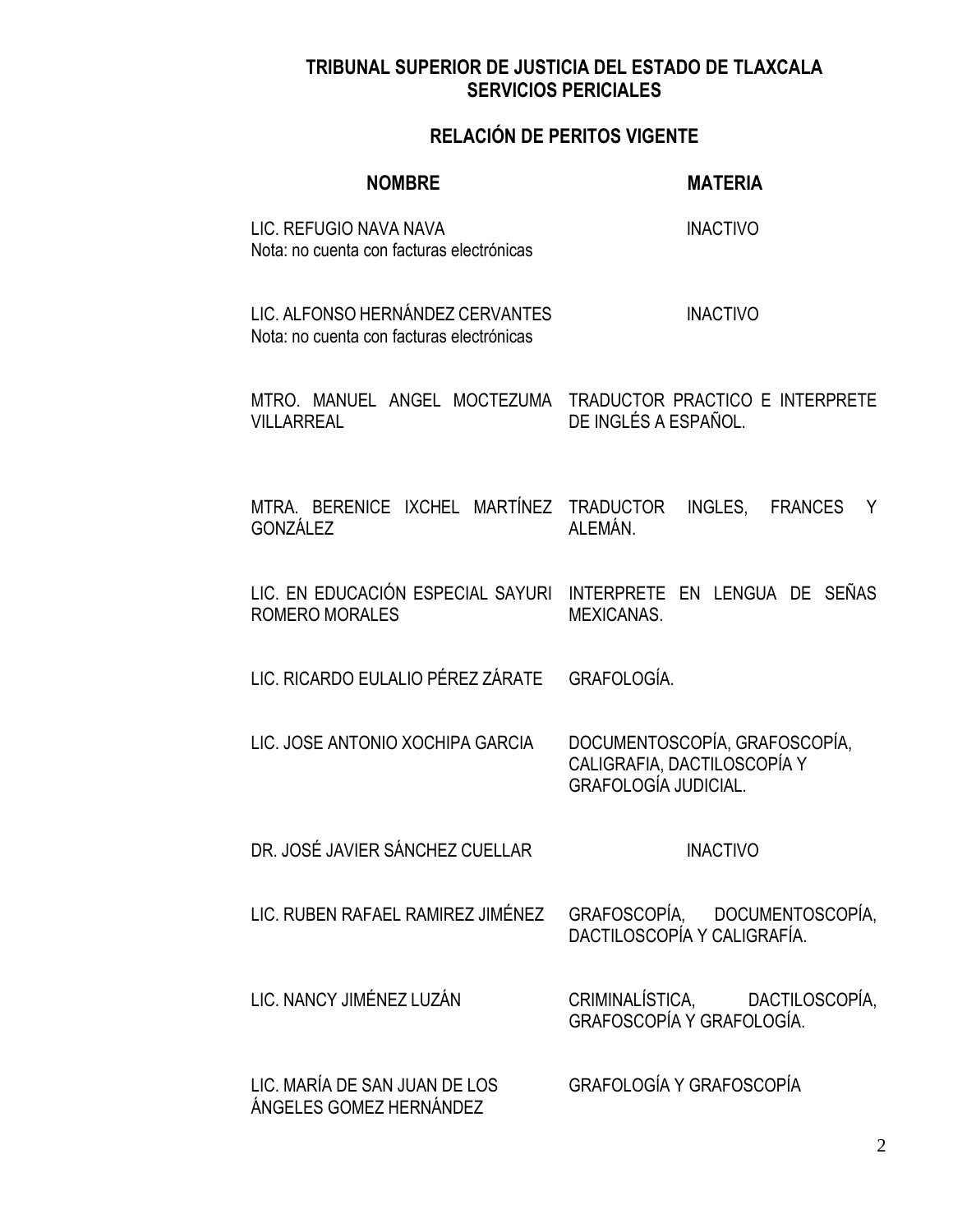# **RELACIÓN DE PERITOS VIGENTE**

| <b>NOMBRE</b>                                               | <b>MATERIA</b>                                                                                                                                             |
|-------------------------------------------------------------|------------------------------------------------------------------------------------------------------------------------------------------------------------|
| LIC. GIOVANNI SILICEO MORENO                                | GRAFOSCOPÍA, DOCUMENTOSCOPÍA Y<br><b>DACTILOSCOPÍA</b>                                                                                                     |
| LIC. RAÚL SOSA XOXOTLA                                      | GRAFOSCOPÍA, DOCUMENTOSCOPÍA Y<br><b>DACTILOSCOPÍA</b>                                                                                                     |
| LIC. HENNER GONZÁLEZ CERVANTES                              | DOCUMENTOSCOPIA Y GRAFOSCOPIA                                                                                                                              |
| LIC. RAFAEL CHRISTIAN CINTA<br><b>ROMERO</b>                | GRAFOSCOPÍA, GRAFOMETRÍA,<br>CALIGRAFÍA, DOCUMENTOSCOPÍA<br>Y<br>DACTILOSCOPÍA.                                                                            |
| LIC. SANDRA MARIA LUISA PÉREZ<br><b>CHAVARRIA</b>           | CRIMINALISTICA, GRAFOSCOPIA,<br>DACTILOSCOPIA, DOCUMENTOSCOPIA,<br>HECHOS DE TRANSITO TERRESTRE Y<br>VALUACIÓN VEHÍCULAR.                                  |
| LIC. ESPERANZA TORRES HERRERA                               | GRAFOSCOPÍA, DOCUMENTOSCOPÍA Y<br>DACTILOSCOPÍA.                                                                                                           |
| MTRO. JOSÉ LUIS ZAVALA VÁZQUEZ                              | <b>INACTIVO</b>                                                                                                                                            |
| PADILLA MARQUEZ                                             | DR. EN DERECHO EDGAR ERNESTO GRAFOSCOPÍA, DOCUMENTOSCOPÍA,<br>VIALIDAD TERRESTRE Y/O HECHOS DE<br>TRÁNSITO, CRIMINOLOGÍA, PSICOLOGÍA<br>Y GENÉTICA MEDICA. |
| MTRO. EN DERECHO FISCAL<br>FRANCISCO ADRIAN PERALTA JUÁREZ. | TEC. SUP. UNIVER. EN GRAFOSCOPÍA, DOCUMENTOSCOPÍA,<br>COMERCIALIZACIÓN INMOBILIARIA Y DACTILOSCOPÍA, BIENES INMUEBLES Y<br>MUEBLES.                        |
|                                                             | MTRO. JOSÉ RODOLFO RUBIO CRIMINOLOGÍA, CRIMINALISTICA Y                                                                                                    |

TÉCNICAS PERICIALES.

GONZALEZ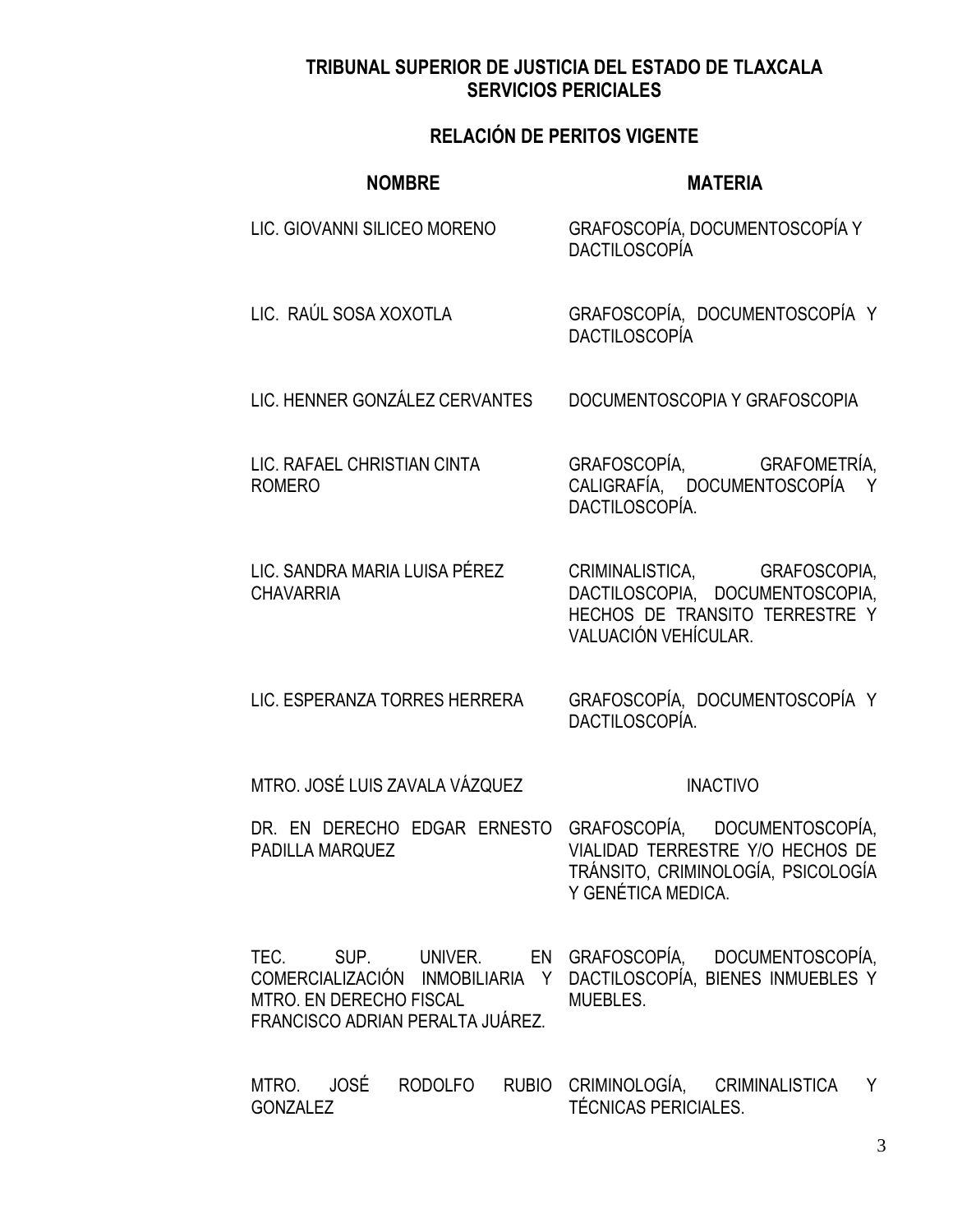### **RELACIÓN DE PERITOS VIGENTE**

#### **NOMBRE MATERIA** DR. JAIME TEPOZ MARTINEZ CRIMINALISTICA, DOCUMENTOSCOPIA, MEDICINA LEGAL Y FORENSE. MTRA. ZUGEILY GARCÍA FLORES CRIMINOLOGÍA, VICTIMOLOGIA, GRAFOLOGIA Y PERFILACIÓN CRIMINOLÓGICA. DR. CARLOS NASSER CANO MEDICINA FORENSE, CRIMINALÍSTICA Y GENÉTICA FORENSE. LIC. ROOSEVELT PÉREZ GAMEROS CRIMINOLOGÍA, CRIMINOLOGÍA CON ENFOQUE A VICTIMOLOGÍA. LIC. EN CRIMINOLOGÍA, CRIMINALÍSTICA Y TÉCNICAS PERICIALES. KARLA DANIELA CARBAJAL NÁJERA CRIMINALÍSTICA, CRIMINOLOGÍA, VICTIMOLOGÍA, PREVENCIÓN DE DELITO, SEGURIDAD, HECHOS DE TRÁNSITO, POLIGRAFÍA, ATENCIÓN A VICTIMAS Y BALÍSTICA. MTRA. MA. DEL ROSARIO PATRICIA ISLAS GARCIA MEDICINA LEGAL, FORENSE Y GENÉTICA FORENSE. MTRA. MARIA REYNA RIVERA SOSA PSICOLOGÍA JURÍDICA Y CRIMINOLOGÍA. LIC. EN PSIC. NALLELY RODRIGUEZ PSICOLOGÍA

LIC. VICTOR HUGO ALFREDO DIAZ NAVA PSICOLOGÍA.

MAESTRO EN CRIMINOLOGÍA PSICOLOGÍA Y DERECHO. **VICENTE CRUZ PORTILLO.**

AZTATZI

DOCTOR EN CIENCIAS FORENSES, PSICOLOGÍA, PSICOTERAPIA LÚDICA Y VICTIMOLOGÍA Y LICENCIADO EN ESTAMBUL, TRATOS CRUELES E Y TERAPIA DE PAREJA, PROTOCOLO DE INHUMANOS Y TRATADO DE MINESOTA, CRIMINOLOGÍA, VICTIMOLOGÍA, CIENCIAS FORENSES, NIÑOS, NIÑAS Y ADOLESCENTES, LA NIÑEZ EN ESCENARIOS DE VIOLENCIA ESTRUCTURAL Y FAMILIAR, PERSONAS CON DISCAPACIDAD Y EDUCACIÓN ESPECIAL, PERFILACIÓN CRIMINAL, ATENCIÓN PSICOLOGICA EN TRATA DE PERSONAS, AREA DE CAPACITACIÓN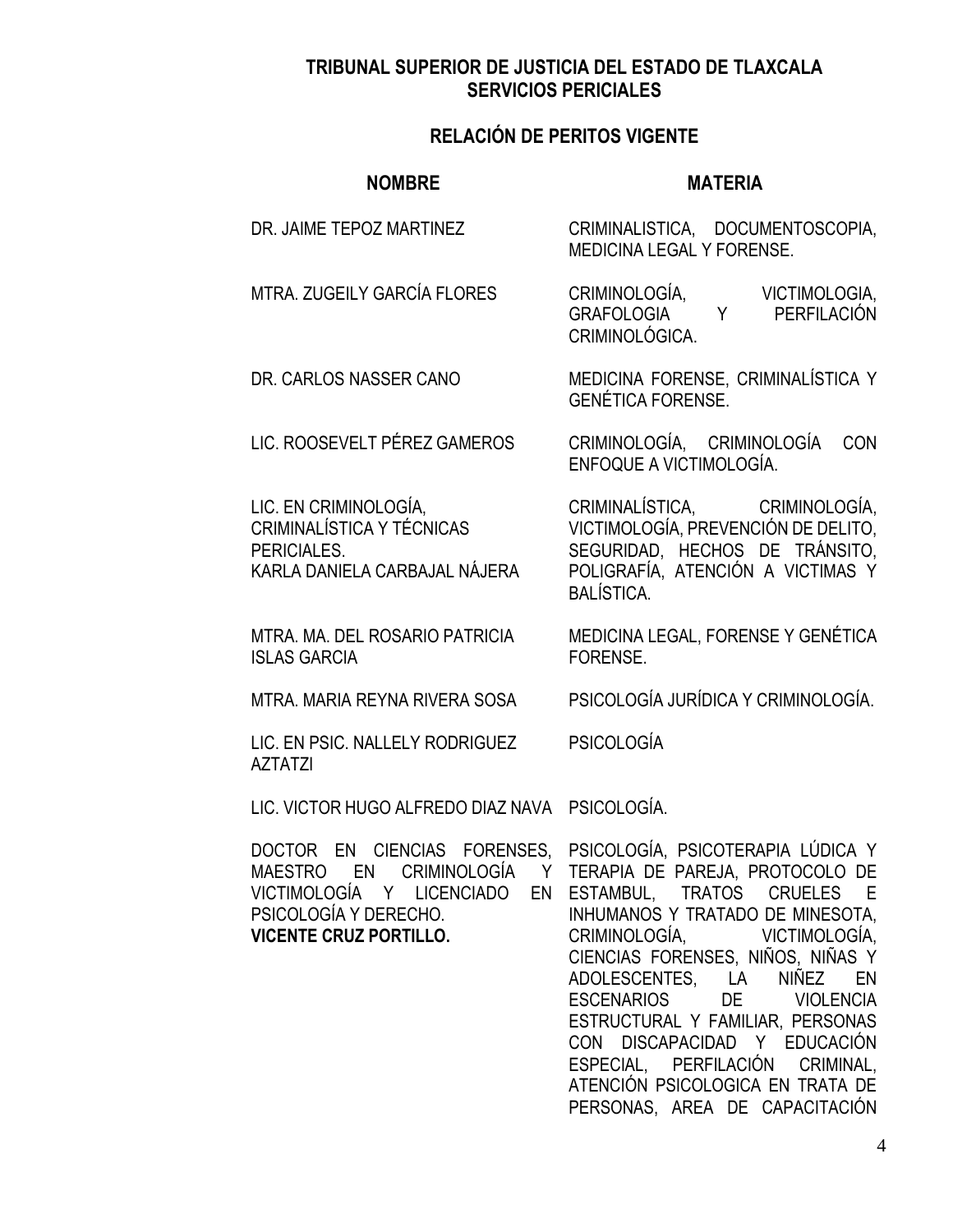#### **RELACIÓN DE PERITOS VIGENTE**

#### **NOMBRE MATERIA**

INICIAL EN MATERIA DE JUSTICIA LABORAL PARA PERITOS, ASUNTOS RELACIONADOS CON PERSPECTIVA DE GÉNERO Y VIOLENCIA CONTRA LAS MUJERES Y PSICOLOGÍA DEL TESTIMONIO.

LIC. EN PSIC. SOCIAL JESUS TLAPALE PSICOLOGÍA BERNAL

LIC. EN PSIC. SOCIAL YULIANA MEDEL GONZÁLEZ INACTIVO

LIC. EN PSIC. OMAR JAVIER VARGAS PSICOLOGIA TERRONES

LIC. PATRICIA BARRIENTOS MENDOZA INACTIVO

LIC. T.S. IRMA BERRUECOS RODRIGUEZ TRABAJO SOCIAL.

LIC. T.S. MARICRUZ RONQUILLO MORALES TRABAJO SOCIAL

C. D. BERTHA IRLANDA PÉREZ MORA ODONTOLOGÍA.

C.D. JUAN IRINEO LAZCANO YLLESCAS ODONTOLOGÍA

ING. FERNANDO PÉREZ RUIZ INGENIERIA CIVIL, AGRIMENSURA, CONSTRUCCIÓN, TOPOGRAFIA Y VALUACIÓN DE BIENES INMUEBLES

MTRA. ISABEL FIERRO CORONEL ARQUITECTURA Y AVALÚOS

ARQ. JORGE XOCHIPA CARRO. ARQUITECTURA.

ARQ. GILBERTO ALFREDO NAVA AVALÚOS. BRETÓN

TÉC. EN CONSTR. ORESTO HERNÁNDEZ ROMERO INACTIVO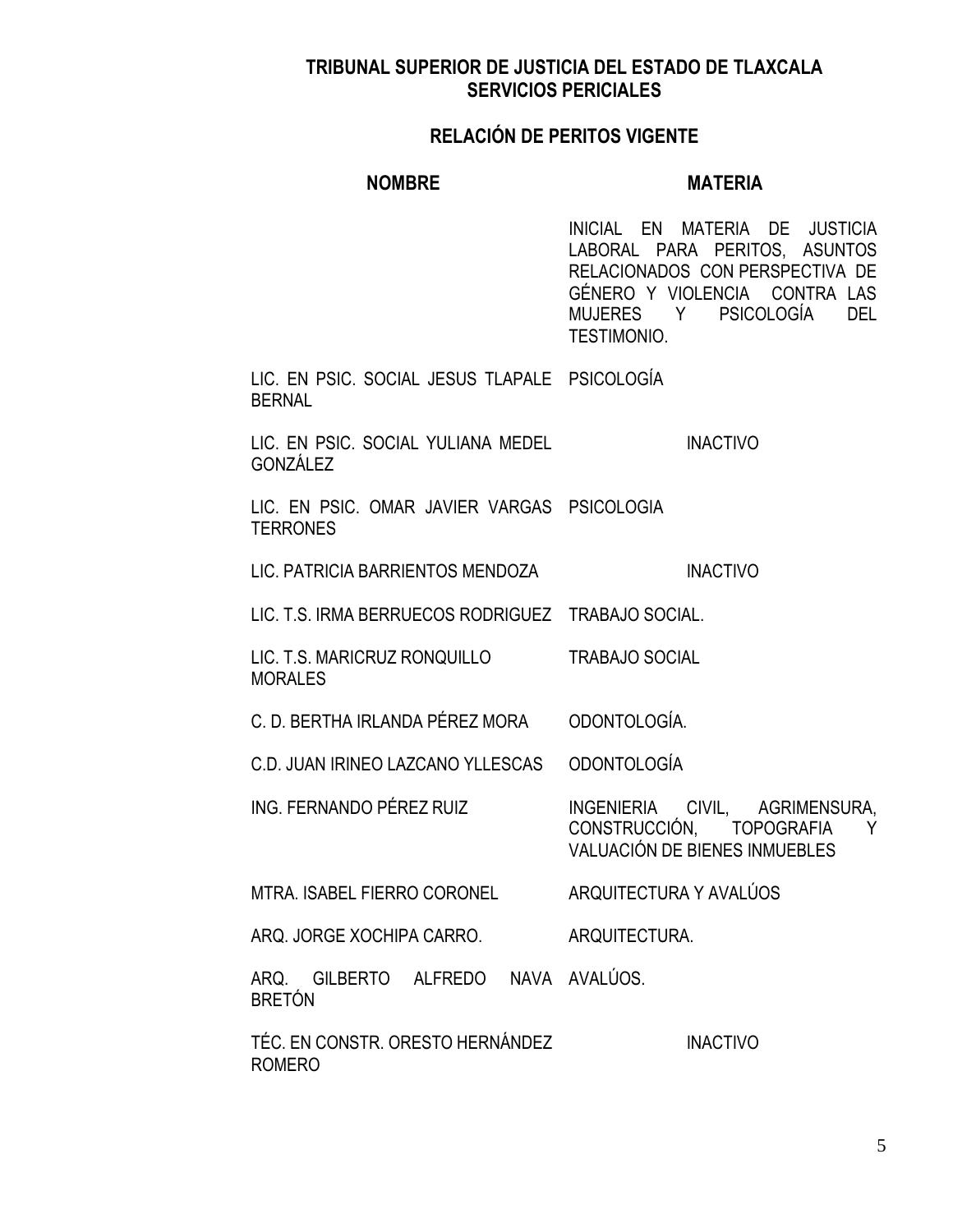# **RELACIÓN DE PERITOS VIGENTE**

| <b>NOMBRE</b>                     | <b>MATERIA</b>                                                                                                                                                                                                                                                                                                          |
|-----------------------------------|-------------------------------------------------------------------------------------------------------------------------------------------------------------------------------------------------------------------------------------------------------------------------------------------------------------------------|
| ING. ARQ. CESAR MORENO SÁNCHEZ    | INGENIERIA-ARQUITECTURA,<br>CONSTRUCCIÓN DE OBRAS, AUDITORIA<br>DE OBRA PÚBLICA Y PRIVADA,<br>AGRIMENSURA Y VALUACIÓN<br>DE<br><b>INMUEBLES.</b>                                                                                                                                                                        |
| ING. IVETTY FLORES CERVANTES      | <b>INGENIERIA CIVIL.</b>                                                                                                                                                                                                                                                                                                |
| ARQ. GABRIEL CARMONA LOZADA       | ARQUITECTURA, CONSTRUCCIÓN,<br>AGRIMENSURA Y AUDITORÍA DE OBRA<br>PÚBLICA.                                                                                                                                                                                                                                              |
| ARQ. VICENTE EMILIO PONCE CANO    | <b>INACTIVO</b>                                                                                                                                                                                                                                                                                                         |
| ARQ. ALFREDO TOVAR PEÑA           | ARQUITECTURA.                                                                                                                                                                                                                                                                                                           |
| ING. ANASTACIO ESCOBAR FLORES     | <b>INGENIERÍA CIVIL.</b>                                                                                                                                                                                                                                                                                                |
| ING. MAXIMINO TORIZ ZACAPANTZI    | AGRIMENSURA Y AVALUOS DE CASA<br>HABITACIÓN, PREDIOS RUSTICOS Y<br>URBANO.                                                                                                                                                                                                                                              |
| ING. MARIANO MUNIVE DE LEÓN       | CONSTRUCCIÓN, TOPOGRAFÍA,<br>INGENIERÍA CIVIL Y AGRIMENSURA.                                                                                                                                                                                                                                                            |
| ING. JORGE FLORES FRANQUIZ        | CONSTRUCCIÓN, TOPOGRAFÍA,<br>INGENIERÍA CIVIL Y AGRIMENSURA.                                                                                                                                                                                                                                                            |
| ING. CIVIL ROMUALDO LOZANO JUÁREZ | CONSTRUCCIÓN, TOPOGRAFÍA,<br><b>INGENIERÍA CIVIL Y AGRIMENSURA.</b>                                                                                                                                                                                                                                                     |
| ING. FRANCISCO HERRERA VÁZQUEZ.   | INGENIERÍA CIVIL, DAÑOS EN LAS<br>ESTRUCTURAS POR SISMO, INCENDIOS,<br><b>FALLAS</b><br><b>ESTRUCTURALES,</b><br>CONSTRUCCIÓN,<br><b>CÁLCULOS</b><br>ESTRUCTURALES, CIMENTACIONES<br>SUPERFICIALES Y<br>PROFUNDAS,<br>VALUACIÓN<br>INMUEBLES,<br>DE <b>DE</b><br>EDIFICACIÓN,<br><b>TOPOGRAFÍA</b><br>Υ<br>AGRIMENSURA. |

ARQ. YASSIN GIOVANI CEDEÑO ZAVALA ARQUITECTURA Y CONSTRUCCIÓN.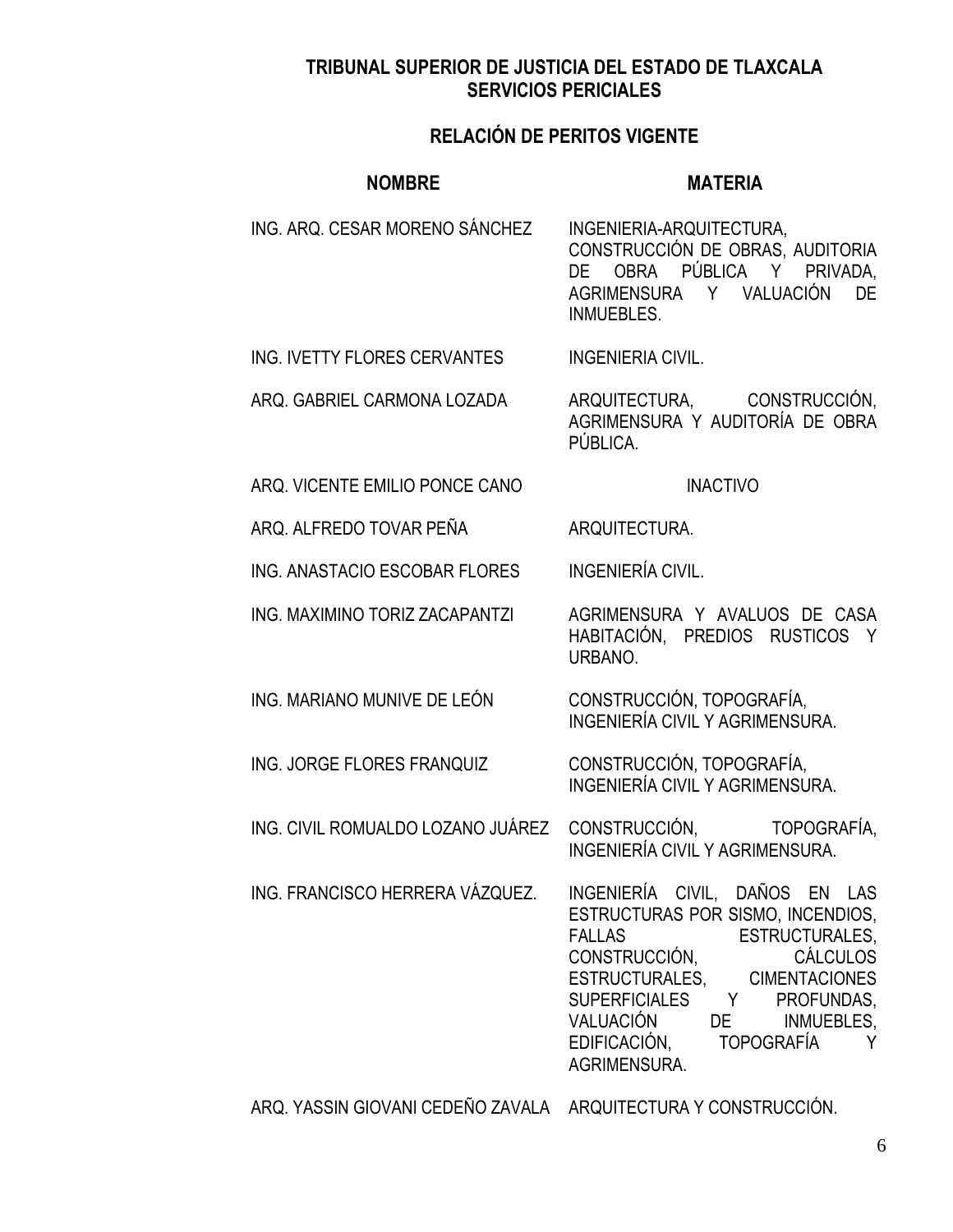| <b>NOMBRE</b>                                    | <b>MATERIA</b>                                                                                                                                                               |
|--------------------------------------------------|------------------------------------------------------------------------------------------------------------------------------------------------------------------------------|
| ARQ. ABEL GUTIERREZ MORALES                      | <b>INACTIVO</b>                                                                                                                                                              |
| ING. RAFAEL MONTIEL MARQUEZ                      | DAÑOS A EDIFICIOS, CONSTRUCCION,<br>CIMENTACIONES, ESTRUCTURAS Y POR<br>SINIESTROS, TOPOGRAFÍA, INGENIERÍA<br>CIVIL, AGRIMENSURA Y VALUACIÓN DE<br><b>BIENES INMUEBLES.</b>  |
| ARQ. PEDRO GRACIA SÁNCHEZ                        | APEO Y DESLINDE, INTERDICTO DE<br>OBRA, AVALUO DE BIENES INMUEBLES Y<br>CONSTRUCCIÓN.                                                                                        |
| ING. PABLO PÉREZ PAREDES                         | AGRIMENSURA, TOPOGRAFIA,<br>CONSTRUCCIÓN, VALUACIÓN,<br>CUANTIFICACIÓN E INTERPRETACIÓN DE<br>LOS<br><b>INSTRUMENTOS</b><br>DE<br><b>LEGALES</b><br>PROPIEDAD Y PARCELARIOS. |
| MVI. ARQ. FERNANDO VÁZQUEZ<br><b>BULMAN</b>      | CONSTRUCCIÓN, VALUACIÓN<br>DE<br>INMUEBLES Y VALUACIÓN DE EQUIPOS Y<br>MAQUINARIA.                                                                                           |
| ING. JOEL ALFONSO ALBA CRUZ.                     | INGENIERIA CIVIL, VALUACIÓN,<br>TRÁNSITO TERRESTRE<br>Y<br>IDENTIFICACIÓN DE VEHÍCULOS.                                                                                      |
| ARQ. JUAN CARLOS GONZÁLEZ LUNA                   | TOPOGRAFÍA,<br>AGRIMENSURA,<br>CONSTRUCCIÓN, E INTERPRETACIÓN Y<br>CUANTIFICACIÓN<br>DE<br><b>LOS</b><br><b>INSTRUMENTOS LEGALES.</b>                                        |
| LIC. SOTERO COVA FLORES                          | <b>INACTIVO</b>                                                                                                                                                              |
| ING. ELECTROMECÁNICO<br><b>HUGO AMADOR CONDE</b> | <b>INACTIVO</b>                                                                                                                                                              |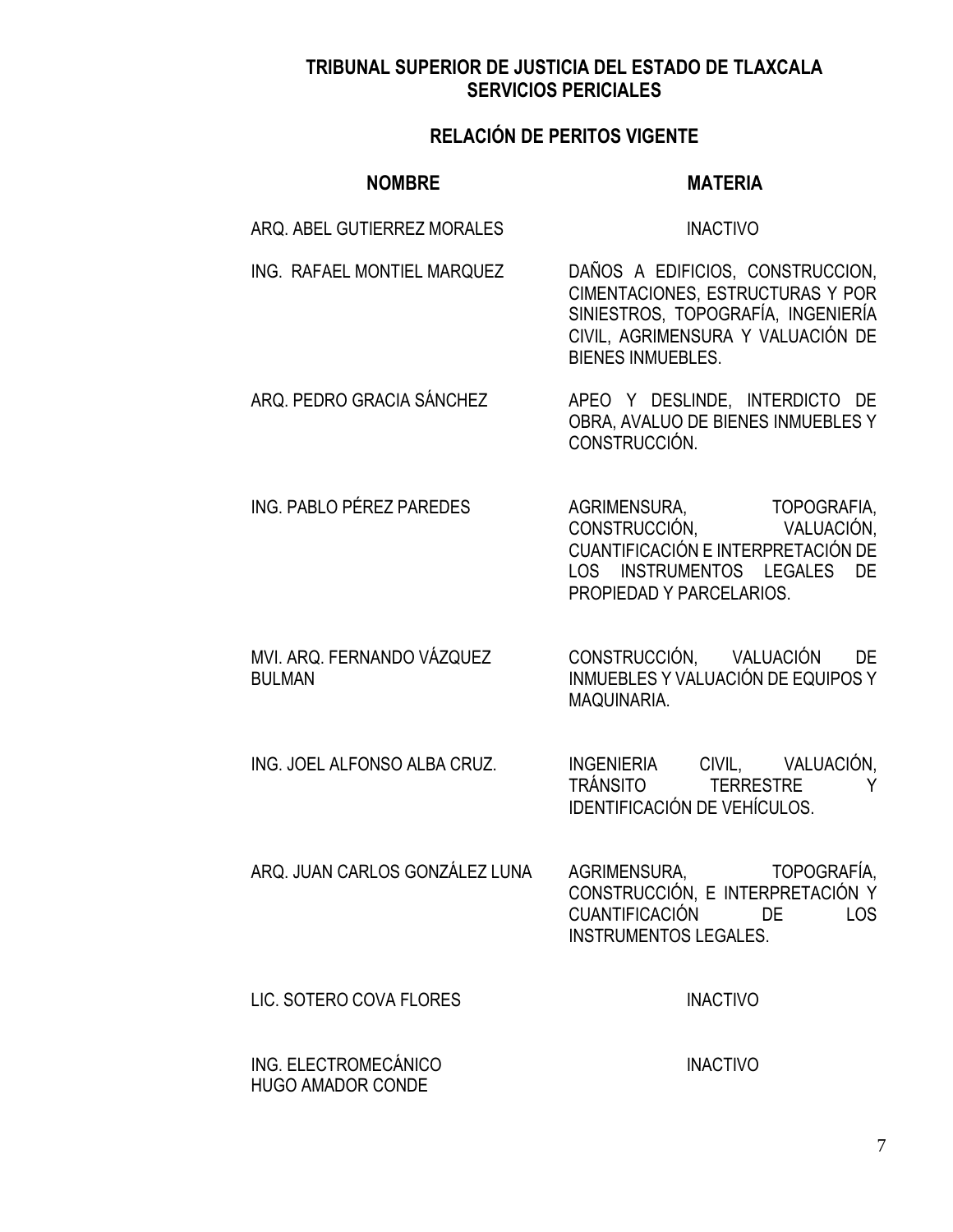| <b>NOMBRE</b>                                                   | <b>MATERIA</b>                                                                                                               |
|-----------------------------------------------------------------|------------------------------------------------------------------------------------------------------------------------------|
| QUÍMICO INDUSTRIAL<br><b>EDUARDO GUTIERREZ ERAZO</b>            | <b>INACTIVO</b>                                                                                                              |
| C.P. JORGE PLAZA Y GONZALEZ                                     | CONTABLE.                                                                                                                    |
| C.P. LUZ PATRICIA MONDRAGÓN ROSAS CONTABLE.                     |                                                                                                                              |
| C.P. ERNESTO GUARNEROS SAUZA                                    | CONTABLE.                                                                                                                    |
| LIC. EN C. P. ARMANDO GARCÍA LÓPEZ                              | <b>INACTIVO</b>                                                                                                              |
| C.P. Y MTRA. EN FINANZAS ROSA<br>MARÍA PERALTA JUÁREZ.          | CONTABILIDAD, AUDITOR Y FINANZAS.                                                                                            |
| DR. MARIO RODRÍGUEZ RODRÍGUEZ.                                  | OTORRINOLARINGOLOGÍA                                                                                                         |
| BIOL. AGROP. EDUARDA BECERRA BIOLOGÍA AGROPECUARIA.<br>SÁNCHEZ. |                                                                                                                              |
| ING. EN AGRONOMIA MARICELA<br><b>FLORES ROMERO.</b>             | <b>AGRONOMIA</b>                                                                                                             |
| ING. AGRÓNOMO<br>JUAN MANUEL MARTÍNEZ PÉREZ RUIZ                | EDAFOLOGÍA, ENTOMOLOGÍA,<br>FITOPATOLOGÍA Y GEOMÁTICA.                                                                       |
| L.D.G. KARLA GABRIELA GONZÁLEZ<br><b>LEAL</b>                   | GEOMETRÍA DESCRIPTIVA, SEMIÓTICA,<br>DISEÑO, TALLER DE DISEÑO PALABRA<br>IMAGEN, COSTOS Y COTIZACIONES EN<br>DISEÑO GRAFICO. |